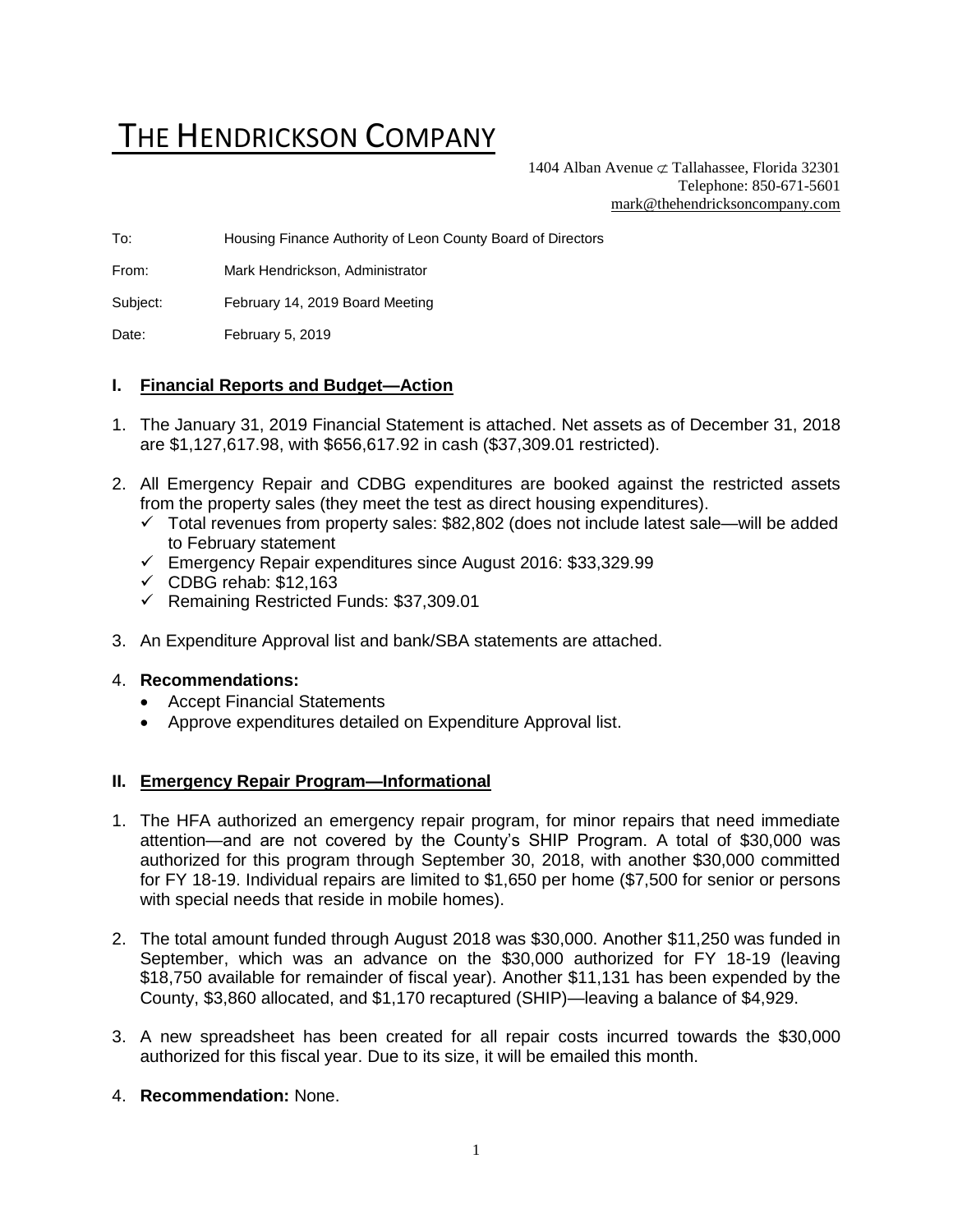#### **III. Real Estate—Informational**

- 1. The Real Estate Division is responsible for selling surplus properties designated for affordable housing, with proceeds of the sale coming to the HFA.
- 2. Sales of six properties generated total revenues to the HFA of \$82,802. The Dykes Road property was sold last month, with net proceeds to the HFA of \$24,300. The check was not received until February 5—therefore the revenue is not reflected in the January 31 statement.
- 3. At the November HFA meeting, the Board committed up to \$6,000 for the payment of upfront fees required by Ketchum Realty (matching the County investment). The HFA also authorized working with the County to determine which properties warranted the payment of an upfront fee.
- 4. The County conducted their procurement process which resulted in the selection in September by the BOCC of Ketchum Realty. The contract was signed in January 2019. The Board directed that a plan be presented to the HFA at the March meeting.
- 5. A meeting took place January 29, with County staff (Housing and Real Estate) and Mr. Rogers and Ms. Leigh. The real estate staff had prepared a list of properties for our review that they suggested being the first ones that were listed by Ketchum reality. The list is attached and labeled as "Exhibit C". The properties are the same ones that were matched with properties discussed during full board meetings as ones better sold than used for partnership. The Real Estate Department is doing what is necessary to start the listings.
- 6. Mr. Rogers and Ms. Leigh met after the meeting and reviewed the remaining properties to determine the deposition of the remainder of the properties. That complete list of properties is also attached.
	- The properties listed as SALE/Ketchum are the ones that are recommended for Sale as the second tier to be listed.
	- Those that are listed as SALE/Partnership could either be put up for Sale or be used for a potential partnership situation.
	- Those listed as Partnership are determined to be good enough sites to be utilized for a new single-family home.
	- Others that have "?' need further review or information from the realtor.
- 7. There has not been a plan at this point to determine how to market to a non-profit. The thought is to get a list of non-profits from the county and issue an RFA or call for interest in partnership. The recommendation is not to "give" any property but create a partnership where the HFA can facilitate the opportunity to create affordable housing through this program with funds repaid at closing for the property
- 8. Over the next few months, Ms. Leigh and Mr. Rogers will bring a plan back to the board for their review regarding potential partnerships.
- 9. The County has received a request from Habitat for Humanity for one of the parcels. See the memo from Shington Lamy for details. This could be an action item.

### 10. **Recommendation**: None.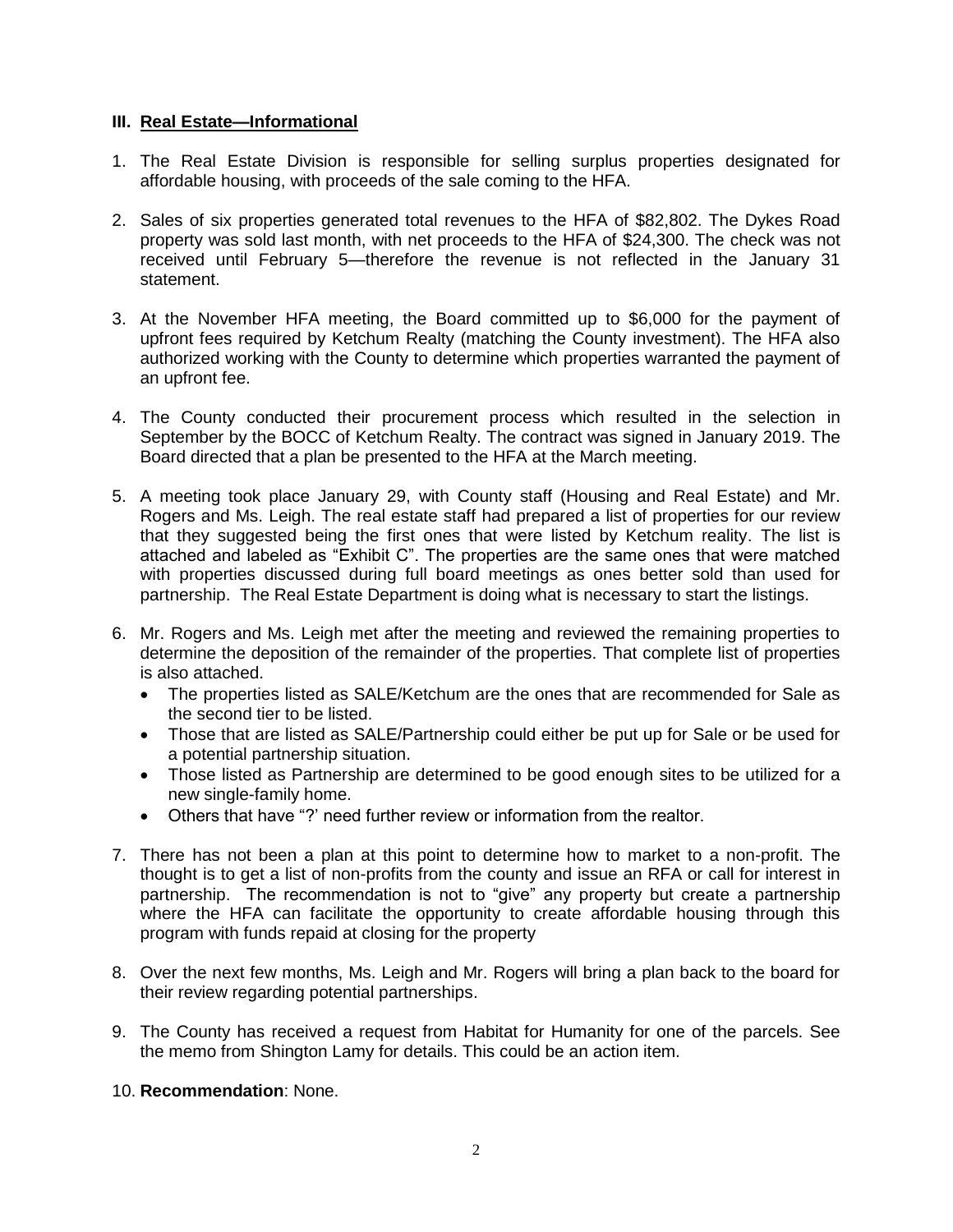## **IV. Legal Update—Informational**

- 1. There is no update required.
- 2. **Recommendation**: None.

## **V. To-Do List—Informational**

| <b>To-Do Item</b>                                           | <b>HFA</b>              | <b>Admin</b> | CAO | <b>SL</b> | <b>NBN</b> | <b>Status</b>            | <b>Completed</b> |
|-------------------------------------------------------------|-------------------------|--------------|-----|-----------|------------|--------------------------|------------------|
| <b>Prior to October 2015 Meeting</b>                        |                         |              |     |           |            |                          |                  |
| Set date for Stakeholders Meeting. At                       | $\mathsf{X}$            |              |     |           |            | Administrator            |                  |
| June 2018 meeting, staff directed to move                   |                         |              |     |           |            | evaluating               |                  |
| forward with the concept                                    |                         |              |     |           |            |                          |                  |
| December 2016                                               |                         |              |     |           |            |                          |                  |
| HFA to seek additional donations of                         | $\overline{\mathsf{x}}$ |              |     |           |            | In progress              |                  |
| property from lending institutions. Mr. Gay                 |                         |              |     |           |            |                          |                  |
| volunteered to draft letter and provide<br>lender contacts. |                         |              |     |           |            |                          |                  |
| February 2018                                               |                         |              |     |           |            |                          |                  |
| HFA DPA Loans: The Board requested                          |                         | X            |     |           |            | On hold                  |                  |
| that contact with borrowers that appeared                   |                         |              |     |           |            |                          |                  |
| to be in violation of agreement be                          |                         |              |     |           |            |                          |                  |
| contacted with report back to HFA Board in                  |                         |              |     |           |            |                          |                  |
| June                                                        |                         |              |     |           |            |                          |                  |
| <b>June 2018</b>                                            |                         |              |     |           |            |                          |                  |
| Chairman Lewis directed the Administrator                   |                         | $\sf X$      |     |           |            | Lenders                  |                  |
| to invite lenders to the September HFA                      |                         |              |     |           |            | indicated they           |                  |
| meeting                                                     |                         |              |     |           |            | would attend             |                  |
|                                                             |                         |              |     |           |            | meeting when             |                  |
|                                                             |                         |              |     |           |            | focused on               |                  |
|                                                             |                         |              |     |           |            | increased loan<br>volume |                  |
| January 2019                                                |                         |              |     |           |            |                          |                  |
| The Board requested that a full report on                   |                         | X            |     |           |            | Will be on               |                  |
| the contract and the operational plan for                   |                         |              |     |           |            | March agenda             |                  |
| marketing the properties be presented to                    |                         |              |     |           |            |                          |                  |
| the HFA at the March meeting.                               |                         |              |     |           |            |                          |                  |
|                                                             |                         |              |     |           |            |                          |                  |

### **VI. State Legislative Update—Informational**

1. The 2019 legislative session begins in March. Senate House President Bill Galvano Speaker Jose Oliva Appropriations Chair Rob Bradley **Appropriations Chair Travis Cummings** TED Appropriations Chair Travis Hutson TED Appropriations Chair Jay Trumbull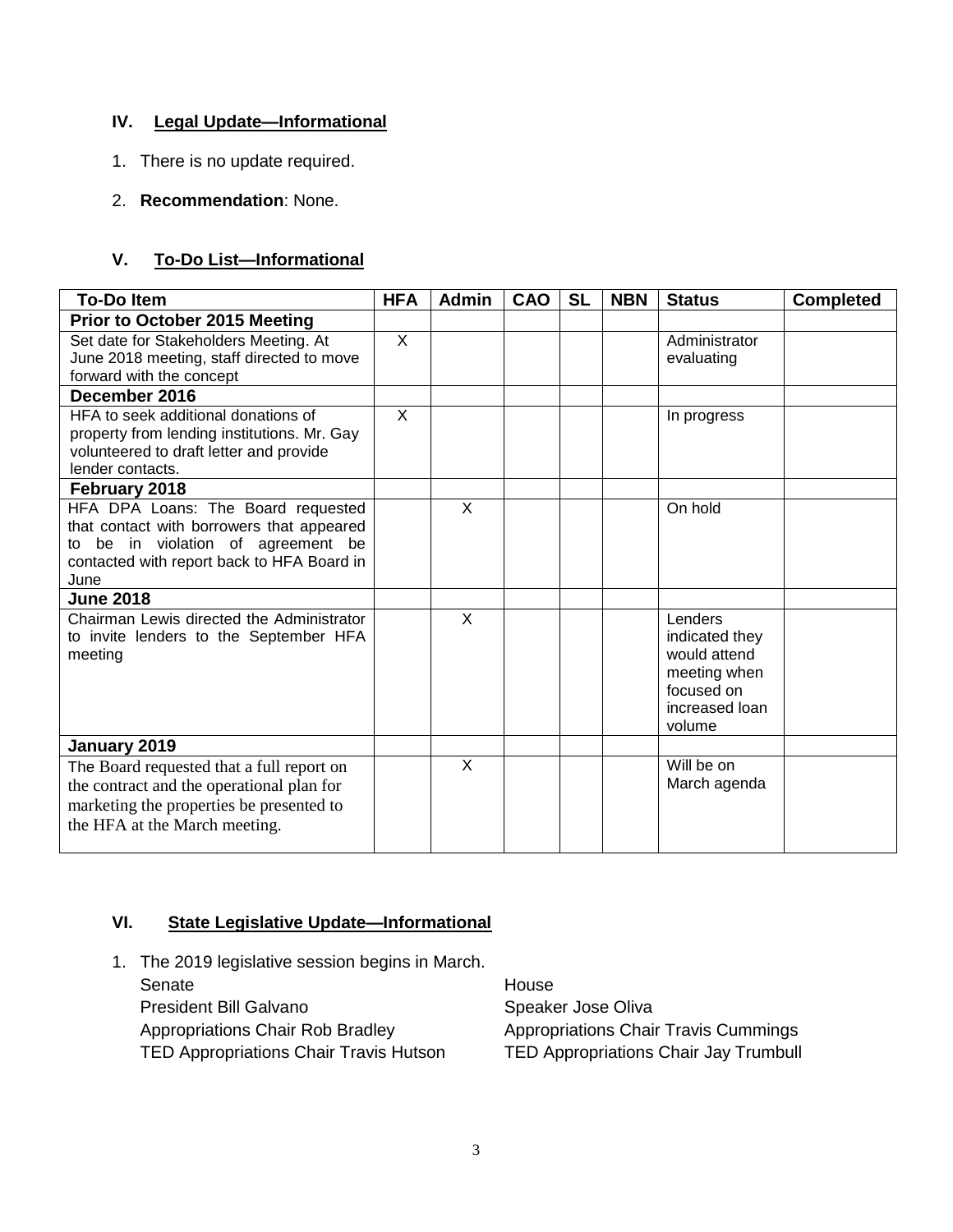2. The latest (December 2018) revenue estimate for doc stamp distributions into the Housing Trust Funds for FY 19-20 is \$328.2 million. Also available are monies in the trust fund that were neither swept nor appropriated, and some interest earning, bringing the total available for appropriation in FY 19-20 to \$352,378,000 (\$246.93 SHIP/Catalyst and \$105.448 FHFC programs/SAIL). The estimated impact of appropriating all available funds to housing programs:

| ັ                              |                 |                 |                        |
|--------------------------------|-----------------|-----------------|------------------------|
| Program                        | <b>SAIL</b>     | <b>SHIP</b>     | <b>Combined Totals</b> |
| <b>Funding</b>                 | \$105,448,000   | \$246,930,000   | \$352,378,000          |
| <b>TDC Produced</b>            | \$536,835,597   | \$1,329,929,258 | \$1,866,764,855        |
| # of Units                     | 2,403           | 10,796          | 13,199                 |
| Leveraging other $\frac{1}{2}$ | \$431,387,597   | \$1,082,999,258 | \$1,514,386,855        |
| <b>Jobs Created</b>            | 7,958           | 22,913          | 30,871                 |
| Economic Impact                | \$1,154,991,280 | \$3,277,287,304 | \$4,432,278,584        |

3. Governor DeSantis released his proposed budget February 1, and including full funding for housing—using every penny in the trust funds for housing programs and sweeping no monies. Senator Bradley stated that he and President Galvano intend to fully fund housing in the Senate budget. The House will be the focus.

|                          | <b>GOVERNOR</b>    | <b>SENATE</b> | <b>HOUSE</b> | <b>FINAL BUDGET</b> |
|--------------------------|--------------------|---------------|--------------|---------------------|
| <b>FHFC:</b>             | \$85,448,000       |               |              |                     |
| <b>SAIL</b>              |                    |               |              |                     |
| <b>Line 2315</b>         |                    |               |              |                     |
| <b>FHFC:</b>             | \$20,000,000       |               |              |                     |
| <b>SAIL Workforce</b>    |                    |               |              |                     |
| <b>Keys</b>              |                    |               |              |                     |
| <b>Line 2315</b>         |                    |               |              |                     |
| <b>SHIP</b>              | \$246,430,000      |               |              |                     |
| <b>Line 2316</b>         |                    |               |              |                     |
| <b>Catalyst Training</b> | $\zeta$<br>500,000 |               |              |                     |
| <b>Line 2226</b>         |                    |               |              |                     |
| <b>TOTAL HOUSING</b>     | \$352,378,000      |               |              |                     |
| <b>SHTF SWEEP</b>        | \$0                |               |              |                     |
| <b>LGHTF SWEEP</b>       | \$0                |               |              |                     |
| <b>TOTAL SWEEP</b>       | \$0                |               |              |                     |
| <b>Unallocated SHTF</b>  | \$0                |               |              |                     |
| <b>Unallocated</b>       | \$0                |               |              |                     |
| <b>LGHTF</b>             |                    |               |              |                     |